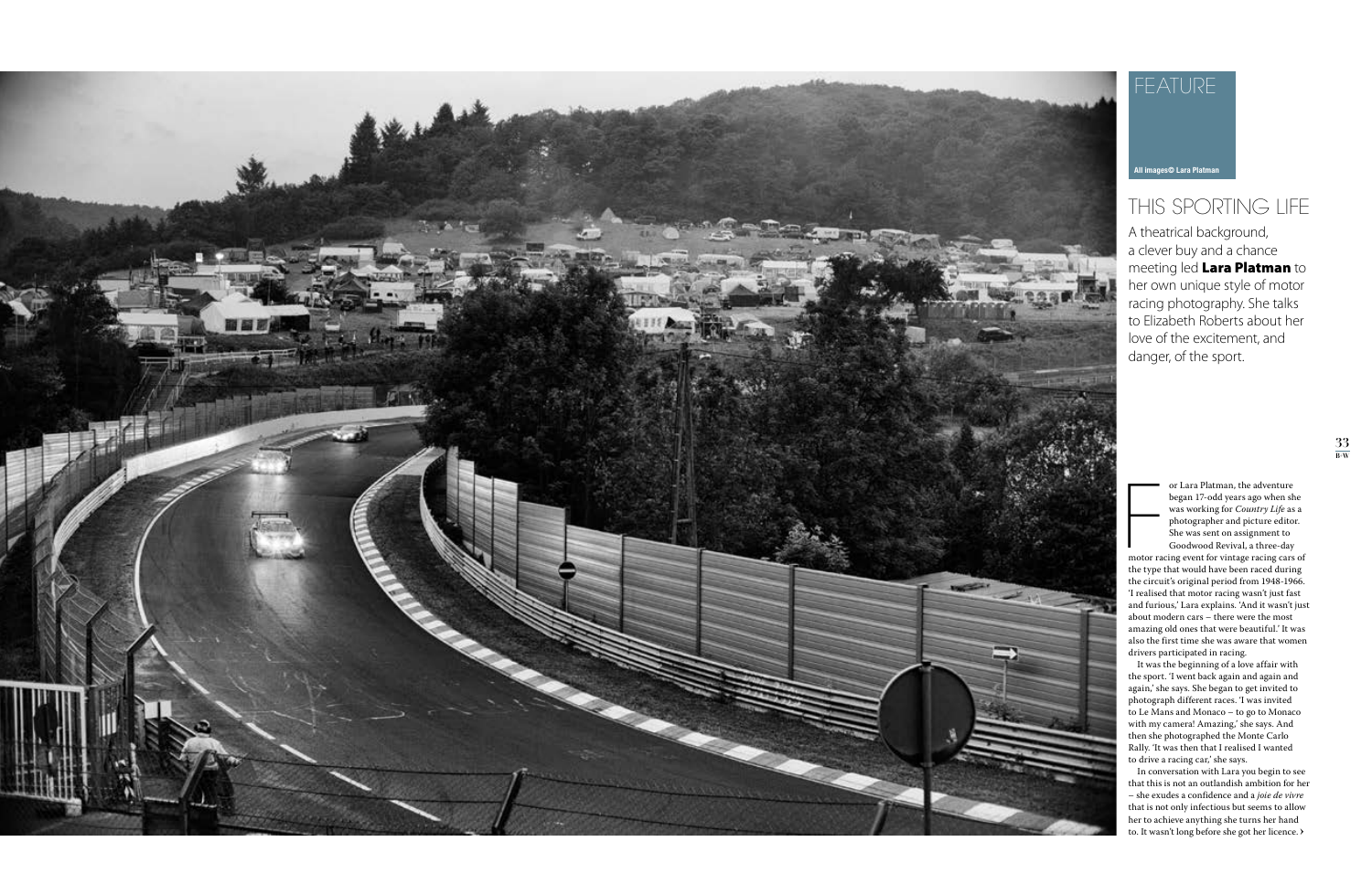

**›**

 $\begin{array}{c} \begin{array}{c} \begin{array}{c} \end{array} \\ \begin{array}{c} \end{array} \\ \begin{array}{c} \end{array} \end{array} \end{array}$ n motor racing there are a number of different types of races – trials, sprinting, rallying, hill climbing and endurance. It is the last of these that Lara is most attracted to. 'I love it because it is like theatre,' she says. 'You never know which team is going to win – there are, of course, good teams and not so good teams, but the really good team could have a breakdown and be held up for four hours. But then another team could be held up for six hours, and you think things are equal again. And yet another team could lose just two hours and you think they will win, but they are the slowest team and the one that lost four hours is the fastest – and it wins! It's so exciting.'

Lara's reference to the theatre is no passing comment. She comes from a theatrical background and spent years photographing theatrical productions and dance. And, in a rather curious and round about way, it is through this that she came to develop the photographic style that she uses today. 'Years ago I had a stall on Portobello Road market with my dad,' she explains. My parents had had a theatrical

The continued to work in this way<br>
until a chance encounter change<br>
her photographic life forever.<br>
Twas at Goodwood Revival and<br>
I bumped into this man and he had two  $\bigcap$  he continued to work in this way until a chance encounter changed her photographic life forever. 'I was at Goodwood Revival and M8.2s round his neck, and I went up to him and said, "What the hell are those?" The man explained that they were the first Leica digital cameras in the rangefinder M series. And that he had them because he was the owner of the company. 'He was Dr Kaufmann! I told him how much I loved my M6, and how great it was. We made friends. When we parted we hugged and we both dropped all our papers and programmes trying not to clash our cameras!'

**›** this rally and asked him if I could borrow They had exchanged cards and about six months later, with Dr Kaufmann's card burning a hole in her pocket, and an invitation to photograph at the Monte Carlo rally, Lara picked up the phone and dialled his number. 'I told him that I was going to





 $\frac{35}{\text{B}^+W}$ 

shop and when they sold it, they had stock left over so we started the stall. We also bought stock from pawn shops and antique markets. One day I came across two Leica M6 cameras with a whole pack of lenses in a pawn shop in Hatton Garden – and bought them.' She decided to give them a go and shot a roll of film, quickly getting used to the rangefinder system. When she got the results she was impressed. 'I was flabbergasted,' she says. 'It was just amazing.' She couldn't keep both of the M6s because she needed the money so she sold one and kept the other, along with several of the lenses. But it was at the time when clients were just beginning to demand digital files and she knew she would have to provide them if she was to stay in work. 'I went to my lab, Rapid Eye in Shoreditch, and discovered that they could process and scan my negs in a day. It wasn't an ideal

solution but what the Leica produced was so good that the scans were easily as good as any digital camera at that time.'

## *'I was invited to Le Mans and Monaco – to go to Monaco with my camera! Amazing.'*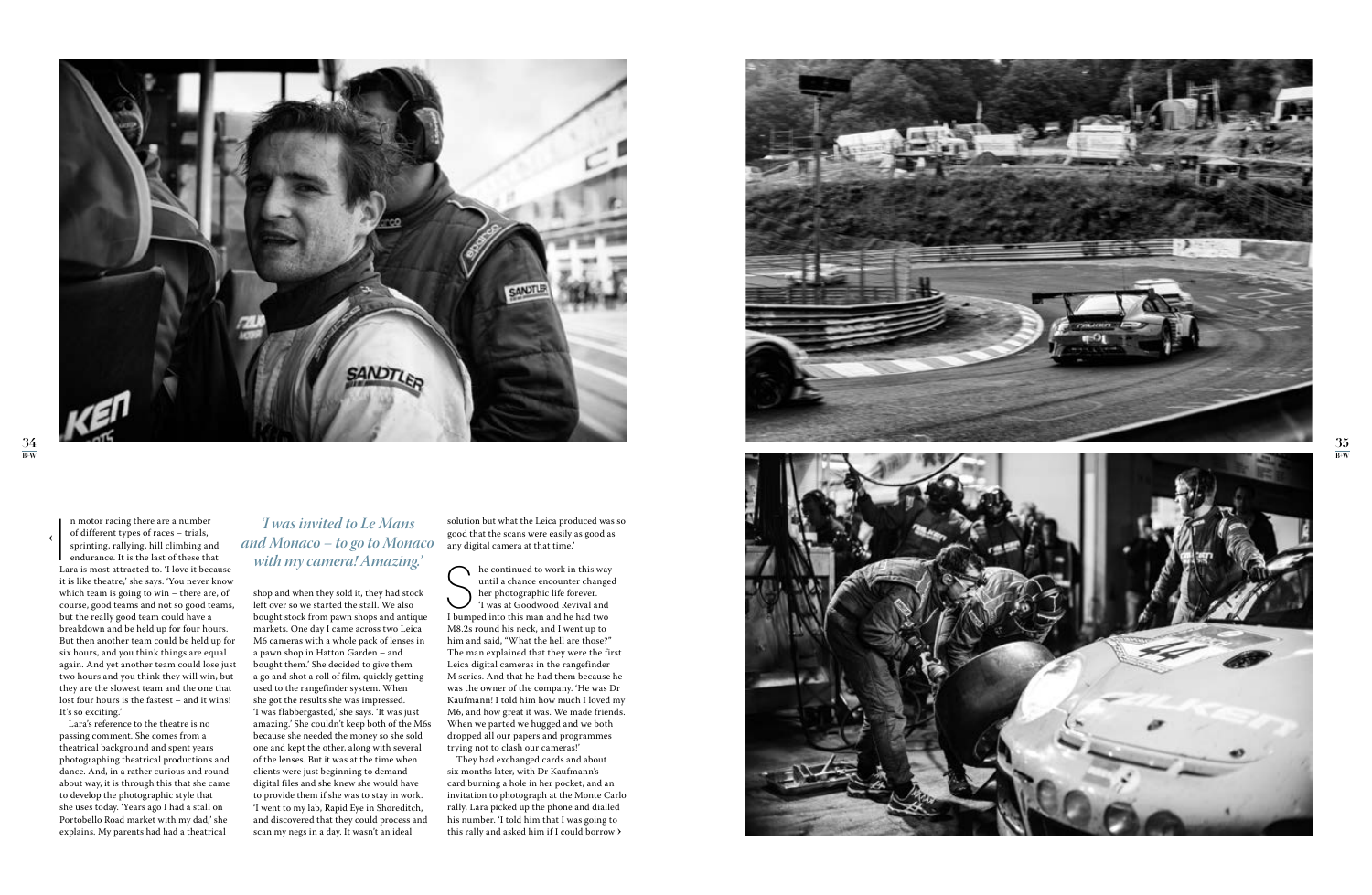one of his M8.2s. He asked when the event **›**was and, when I said it was in January, he said, "No, that won't be possible." I quickly said thank you and so sorry for asking, and then he said: "That's because, by then we will have brought out the M9 and I will send you one."'

When the camera, and a 24mm lens arrived from Germany, Lara was thrilled. 'Just opening a Leica box was a treat and a half – my M6 had come wrapped in bubblewrap!' Since then Lara has been a dedicated user of Leica and is now a Leica ambassador.

The pictures shown here are from<br>the Nürburgring 24-hour race in<br>Germany – one of the endurance<br>races that Lara loves. The race starts<br>around two in the afternoon and continues he pictures shown here are from the Nürburgring 24-hour race in Germany – one of the endurance races that Lara loves. The race starts through the night until the same time the next day. But, surrounding the race track, is a forest and it is here that visitors gather for what is effectively a two week festival. 'It's incredibly popular,' she explains. 'For many, it's their annual holiday. They set up little villages with shops and communities,

and people buy things from one another – they set up bathrooms, hot tubs and showers. This year the World Cup was on so everyone had television screens set up.'

Lara's approach to photographing the event is very different from most sports photographers. Using now a Leica M she took only two lenses, a 50mm Noctilux and a 24mm for wider shots. 'It's very dusty and I didn't want to be changing lenses a lot,' she explains.

> **›** 'That can also be dangerous,' she explains. Lara was invited by Falken Tyres to Nürburgring and they suggested to her that she should do a 'lifestyle' piece on the race – a style that she is getting well known for in the motor racing photography world. So, at around four in the morning, she set out to the forest to see what was going on.







Before the race started she spent time searching out good vantage points and generally looking around, conversing with other photographers and meeting people in the forest. But the place where she always finds her greatest excitement is in the pit lane. 'It can be really dangerous,' she explains. 'You have to know the rules and stick to them. You can't look down at your

screen because you've got to be aware of what's going on or you could get killed – or get someone else killed. You have to shoot and then go to the wall – and only then, with your back against the wall can you check your screen. If you're seen breaking the rules you get barred.'

Becoming very much part of a larger team, wearing the same boiler suit as everyone else, Lara focuses on the job. 'You don't speak to anyone, even when you're hanging around waiting, you have to mind your own business and not get in the way. A siren goes off when a car is about to come in and you've got to be ready. The driver that comes in will be buzzing but the driver about to go out will be totally focused and you can't distract him. You really have to know what you are doing.'

*'One day I came across two Leica M6 cameras with a whole pack of lenses in a pawn shop in Hatton Garden – and bought them.'*